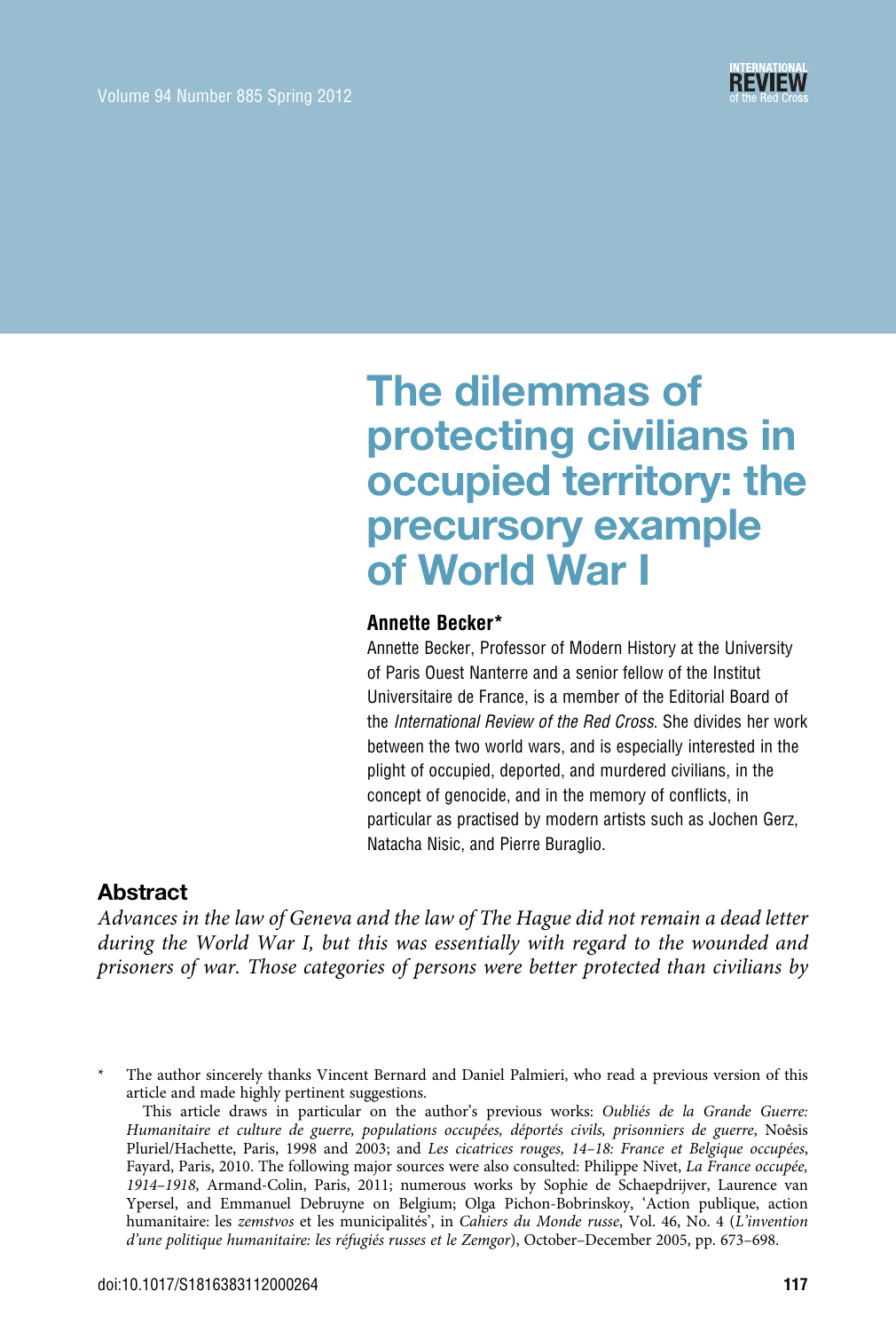A. Becker – The dilemmas of protecting civilians in occupied territory: the precursory example of World War I

treaty-based humanitarian law, which was still in its infancy. Although the ideal of humanity was realized on a large scale thanks to the efforts of the International Committee of the Red Cross (ICRC) and myriad other charitable, denominational, or non-denominational organizations, none of the belligerents hesitated to infringe and violate the law whenever they could. The various occupied populations, on the Western and Eastern fronts and in the Balkans, served as their guinea pigs and were their perfect victims.

Keywords: occupation, occupied territories, World War I, total war, ICRC, civilians, reprisals, hostages, civilian internment.

**Edition** 

During the Great War, fiercer fighting between armed forces than had previously been witnessed was accompanied by acts of violence and atrocities against civilians, who were also deported and massacred. Civilians suffered first from the devastation wrought by armed manoeuvre warfare; when they were taken captive by the advancing troops, the invasions became occupations. This is what happened in 1914 to most of Belgium, ten departments of northern and eastern France (Aisne, Ardennes, Marne, Meurthe-et-Moselle, Meuse, Nord, Oise, Pas-de-Calais, Somme, Vosges), a sliver of eastern Prussia, the northern Balkans, and Serbia. In 1916, the same lot befell Romania, Montenegro, the Venetian Alps, and Trentino. Throughout those years, the Germans, Austro-Hungarians, and/or Russians occupied territory in Poland, Galicia, and Bukovina, as well as parts of Lithuania, Latvia, Ukraine, and Belorussia, not to mention the colonial occupations of Western Africa and Asia.

It would be difficult, however, to find a war map indicating the occupied zones. At the time, the world's attention was consumed by the combatants, hence the production of numerous maps of frontlines and enemy territories. The territories considered to have been stolen or usurped had no means of representation at all. They were simply perceived as 'the front', with no attempt being made to think of or designate them as occupied. This 'non-thought' has been passed down in memory: the violence inflicted on civilian populations on a domestic front, with homes –  $dom\bar{u}s$  – besieged by the occupying powers, has been erased from both physical and mental maps. And yet, the periods of invasion and military occupation served as life-size tests of population displacements and repression – even policies of extermination, when it comes to the Armenians in the Ottoman Empire.

Paradoxically, these huge testing grounds for a form of new warfare did not attract scrutiny from the experts at the time – they were too busy on the military front – and have been given scant attention by historians since. This field, this place of interacting experiences – occupier and occupied – has simply not been covered, or rather has been left under cover. Yet World War I was, whether deliberately or unconsciously, a *laboratory* for the twentieth century: a terrain for experimenting with violence, a testing ground on which to put into practice and optimize its effects on man and materiel. Are we not right to say that the occupied areas of the World War I were laboratories, an atypical front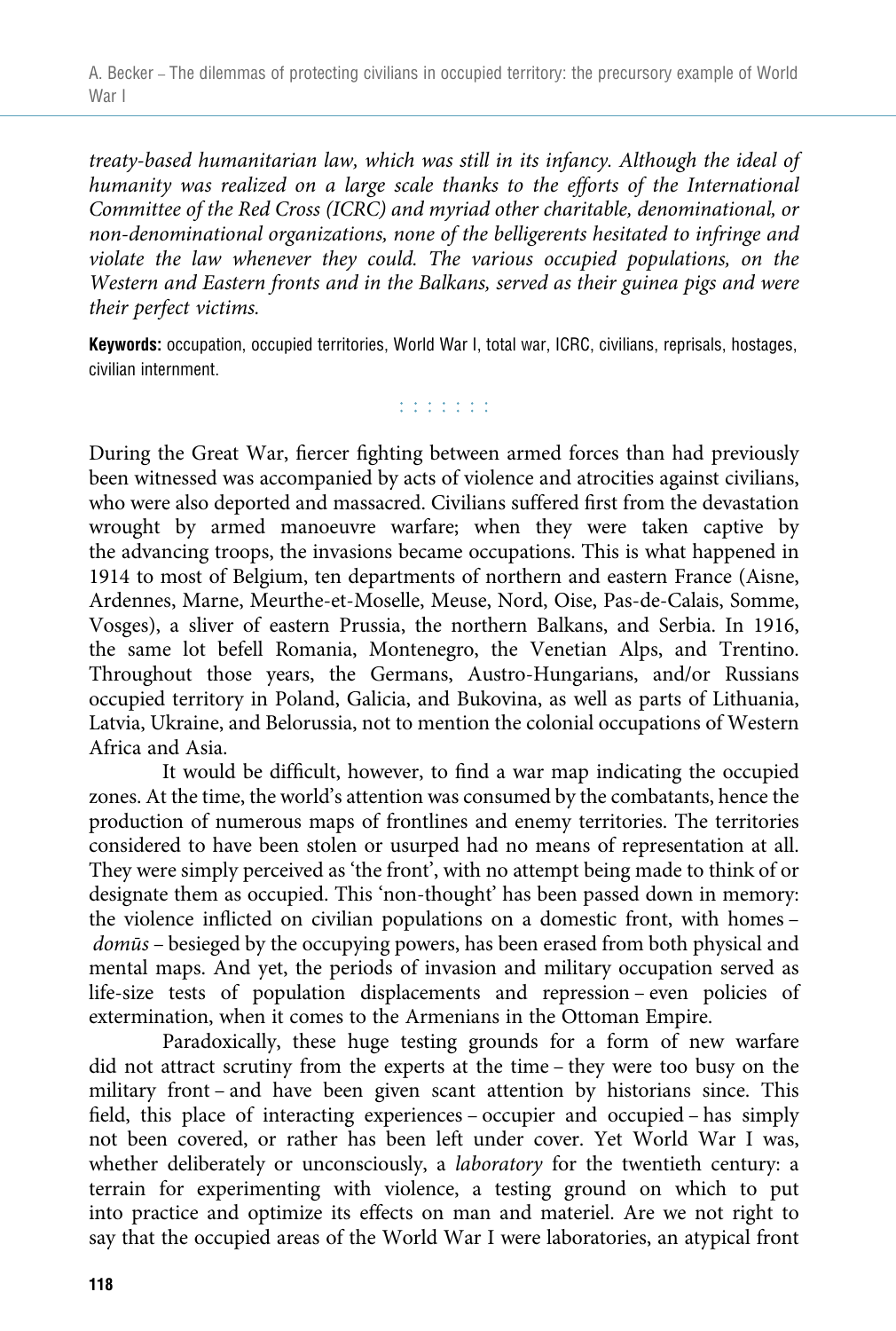whose cannons and gases were called deportation, forced labour, concentration camp?<sup>1</sup> For men, women, and children they were the scene of a common experience – the suffering of war – and, at the same time, a starkly different trial. In etymological terms, the word exterminare means to expel, to place outside the borders of. For occupied civilians, to be 'exterminated' can be said to imply this way of being literally hors de combat with respect to the military fronts – which nevertheless surrounded them – without uniforms and without arms, unlike the enemies they faced. The occupied undergo a siege from within, an invasion of their private sphere in which military and administrative terror take it in turn to keep them subjugated; this is the paradigm for an imposed brutality, for a form of terrorism (in the original sense of the word) aimed at distressing the population and maintaining it in a state of shock. The laboratory was military: the occupied areas abutted the battlefields, and became their rear lines.

Pierre Hassner has grasped the paradox of war as it applies to occupied territories:

There is really no more paradoxical relationship than that between force – war in particular – and morality. There is not a single society that does not threaten to use force, sometimes putting that threat into action, against internal and external enemies, and that does not pay homage to the heroism and sacrifice of those who have defended it with their lives. And yet there is no society in which killing a human being does not pose a moral problem.2

For, whereas no-one between 1914 and 1918 escaped a war that had become particularly amoral, and immoral, the populations in the occupied territories found themselves trapped first and foremost between loyalty to their country and the lawful or unlawful demands of the occupiers. The scholars who for centuries have written about the moral tradition of just war speak of a moral presumption against the use of force, and go on to specify how, in what conditions, the presumptions can be trumped: from jus ad bellum (which defines the conditions in which force can be employed) to *jus in bello* (which defines the manner in which force may be legitimately employed). Neither was practised during the conflict in the regions ravaged by total war – the occupied territories, the fronts held against civilians.

Advances in the law of Geneva (1864 Geneva Convention, revised in 1906) and the law of The Hague (negotiations of 1899 and 1907) did not remain a dead letter during the fighting – far from it – but this was true above all of the wounded and prisoners of war. They were better protected than civilians by treaty-based humanitarian law, which was still in its infancy.

<sup>1</sup> The first 'modern' concentration camps were set up by the Spanish in Cuba in 1896, followed by the British during the Boer War. They were first used worldwide – for foreign civilians deemed by the belligerents to pose a threat on their home territory and for occupied civilians – between 1914 and 1918. Annette Becker, 'La genèse des camps de concentration: Cuba, Guerre des Boers, Grande Guerre', in Revue d'Histoire de la Shoah, No. 189, July–December 2008, pp. 101–129.

<sup>2</sup> Pierre Hassner, 'De guerre et paix à violence et intervention: les contextes politiques et techniques passent, les dilemmes moraux demeurent', in Jonathan Moore (ed.), Des choix difficiles: les dilemmes moraux de l'humanitaire, Gallimard, Paris, 1999, p. 23 (ICRC translation).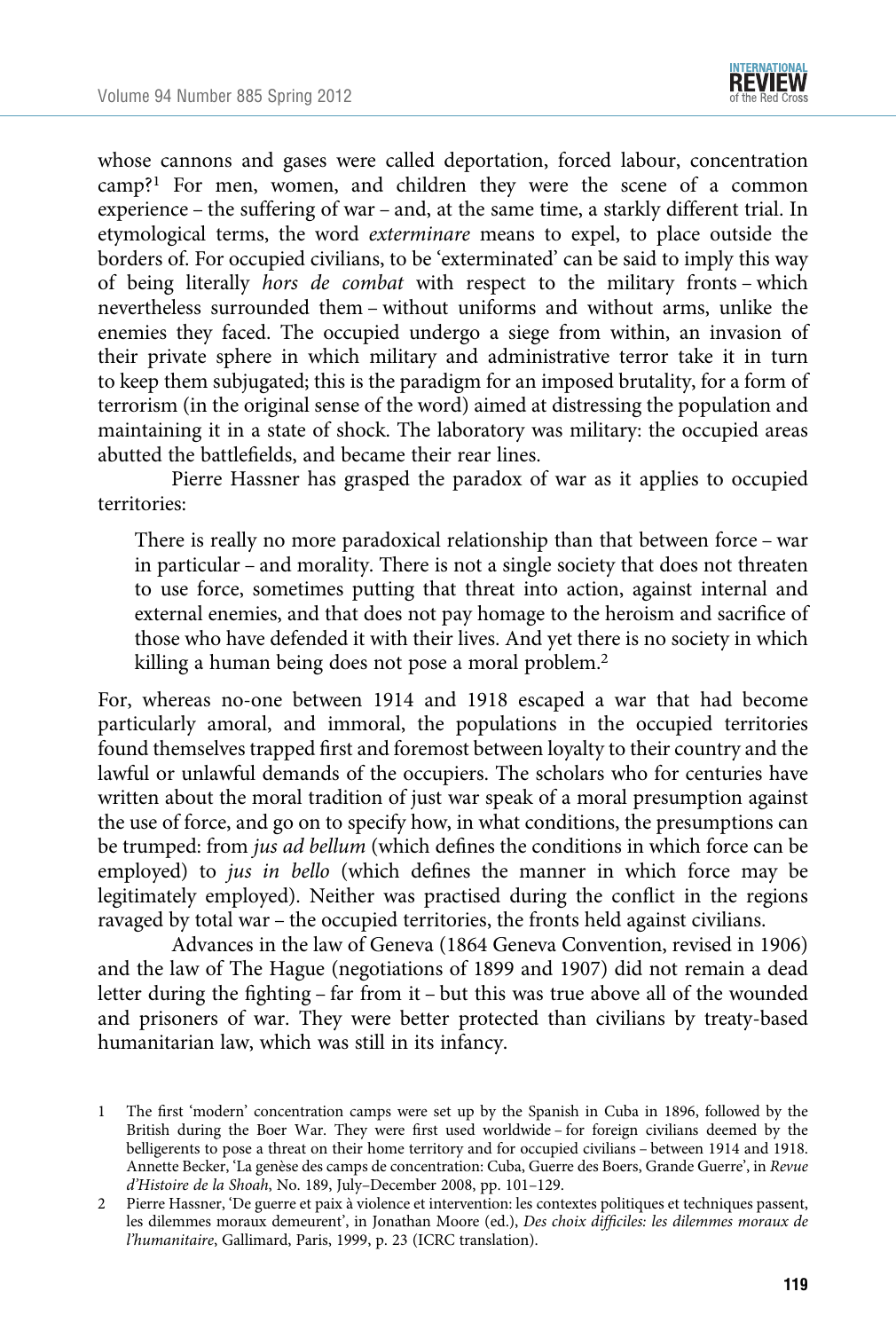Henri Dunant wanted to 'civilize' war, to set a 'human' limit to brutality so as to prevent war from becoming an 'animal' massacre. That ideal was implemented on a large scale during World War I, thanks to the efforts of the International Committee of the Red Cross (ICRC) and myriad other denominational and nondenominational charitable organizations. However, all the belligerents flouted and violated the law whenever they could, and the exercise of such terrorist violence attests to the remarkable tension of the period. Various occupied populations, on both the Western and Eastern fronts and in the Balkans, served as their guinea pigs and were their perfect victims.

# The law of the Hague and military occupation

The humanitarian organizations did not fail to be moved by the new conditions afflicting civilians as of 1914, as demonstrated by a delegate's report and a letter from the ICRC President Gustave Ador to the German Red Cross in 1915:

The lamentable plight of the populations of northern France and Belgium, cut off from the world and separated from their loved ones for over 14 months, weighs on many minds ... The military necessities invoked do not completely explain the iron wall erected between this population and the world. That wall is so impenetrable that the President of the International Committee of the Red Cross has even been refused, again for military reasons, the authorization he had requested from Berlin to travel there. ... These populations are in a pitiful material and moral state. No more work, closed factories ... Many families are going hungry and view the approach of winter with trepidation. From the point of view of morale, the absence of news is a cruel infliction. ... The heart bleeds at the thought of so much undeserved suffering.<sup>3</sup>

What could the ICRC do in such extraordinary conditions, in the face of 'so much undeserved suffering'? First, it set up a civilian section in 1914. But this service, which had no standing in international law, could not be grouped with the two sections for military prisoners, one for the Central Powers, the other for the Entente Powers. Practically no information got through, no list of occupied persons or deportees, for example, in contrast to the prisoners of war, lists of whom were regularly updated thanks to the bilateral conventions. On the other hand, thousands of requests for information were received from families distraught at the disappearance of family members.

To define the exceptional situation of people first invaded then occupied, the relatively vague notion of 'law of nations' was used as a marker – one whose position varied depending on the point of observation: that of the victims, that of the legal scholars concerned about their fate, or that of the humanitarian

<sup>3</sup> 'L'Agence internationale des prisonniers de guerre', 15 August, and letter from the president of the ICRC, Gustave Ador, to the German Red Cross, December 1915, in Bulletin International des Sociétés de la Croix-Rouge, October 1915, pp. 497–498 (ICRC translation).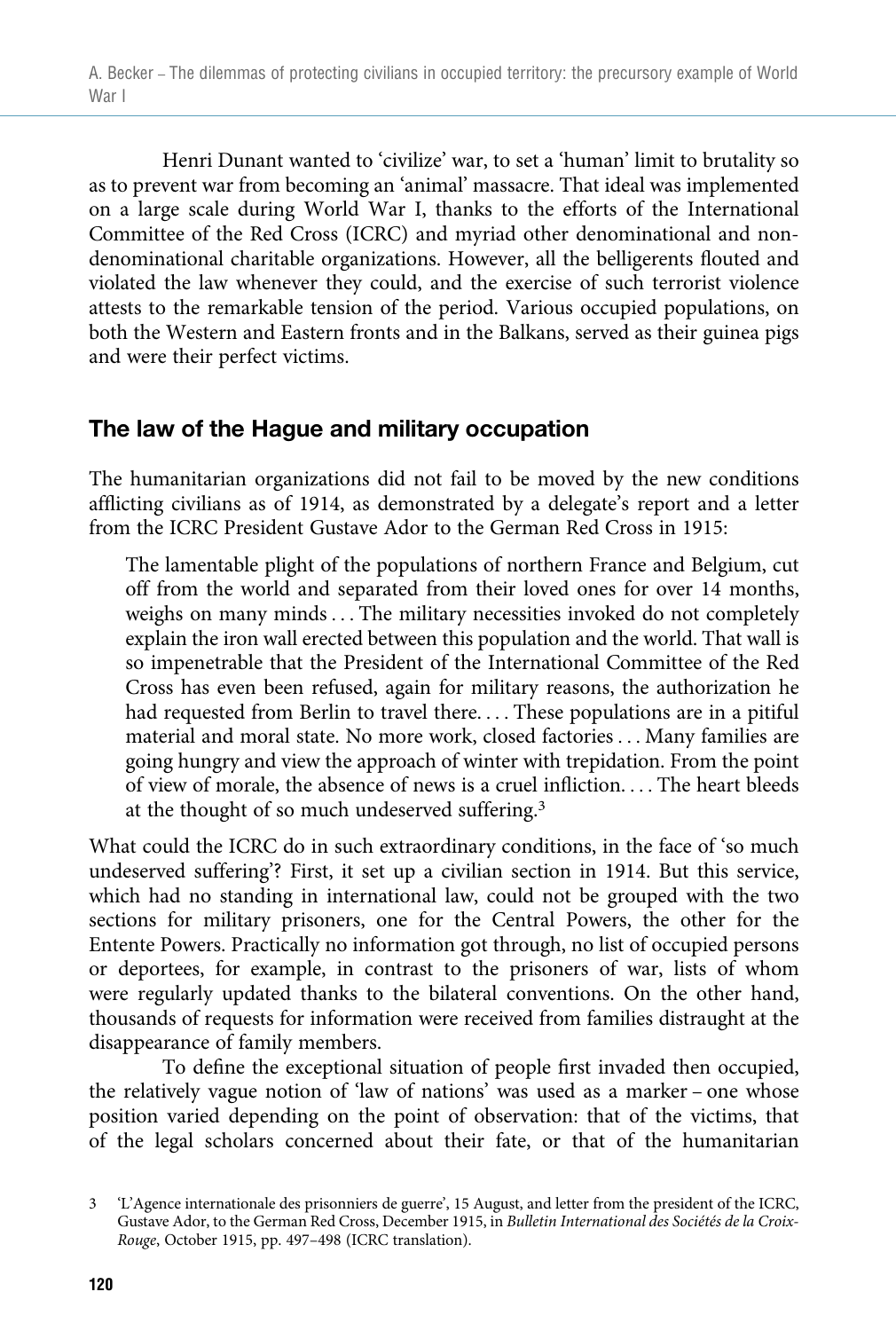or charitable organizations trying to assist them. The ICRC, the Vatican and the Protestant organizations, and the neutral countries (The Netherlands and Spain on the Western and Balkan fronts, Denmark on the Eastern front, the Americans until 1917) made up the bulk of that humanitarian front, in addition to various local entities, 'charities' that numbered in the thousands.

During the Hague Conferences of 1899 and 1907, an attempt had been made to regulate war and invent peace, in the name of the 'principles of international law, as they result from the usages established between civilized nations, from the laws of humanity, and the requirements of the public conscience'. 4 The Russian lawyer Friedrich von Martens, chairman of the Third Commission, on the laws and customs of war, advocated the 'laws of humanity' in a declaration that came to be known as the Martens Clause and was repeated in the preamble to the 1899 Hague Convention (II):

Until a more complete code of the laws of war is issued, the High Contracting Parties think it right to declare that in cases not included in the Regulations adopted by them, populations and belligerents remain under the protection and empire of the principles of international law, as they result from the usages established between civilized nations, from the laws of humanity, and the requirements of the public conscience.5

The clause was repeated, with slight differences, in 1907, in the preamble to the convention that was to become, on ratification in 1909, the cornerstone of the international law of war in 1914 (*jus in bello*). Those drawing up this still uncertain law discussed in particular the obligation for citizens to resist invasion of their country, even if they had civilian status. Martens had introduced the declaration precisely because the delegates had failed to agree on this issue. Certain large military powers argued that such civilians should be treated as francs-tireurs (guerrilla fighters) and would therefore be liable to execution, while most smaller states contended that they should be treated as lawful combatants.<sup>6</sup> These small countries had modest military means, and saw in their populations a last line of defence in the case of invasion. For the large countries with big armies, this did not appear to be an issue. It quickly became one, however, when they were invaded: terror of the francs-tireurs permitted immediate infringements of all agreements, Martens Clause or not. In 1914, the invaded territories were the first to be affected by the reservation made by the three great multinational empires in respect of Article 44 of the 1907 Hague Convention (IV), which led rapidly to noncompliance, in one form or another, with most articles of the Convention.

The Hague Conferences followed on from the humanitarian inventions of the nineteenth century and therefore recalled the duty to protect non-combatants

The Hague Convention (II) with Respect to the Laws and Customs of War on Land, 1899, Preamble.

<sup>5</sup> Ibid.

<sup>6</sup> Rupert Ticehurst, 'The Martens Clause and the laws of armed conflict', in International Review of the Red Cross, No. 317, March–April 1997, p. 133, citing Frits Kalshoven, Constraints on the Waging of War, Martinus Nijhoff, Dordrecht, 1987, p. 14. See also Vladimir Pustogarov, 'Fyodor Fyodorovich Martens (1845–1909): a humanist of modern times', in International Review of the Red Cross, No. 312, 1996, p. 334.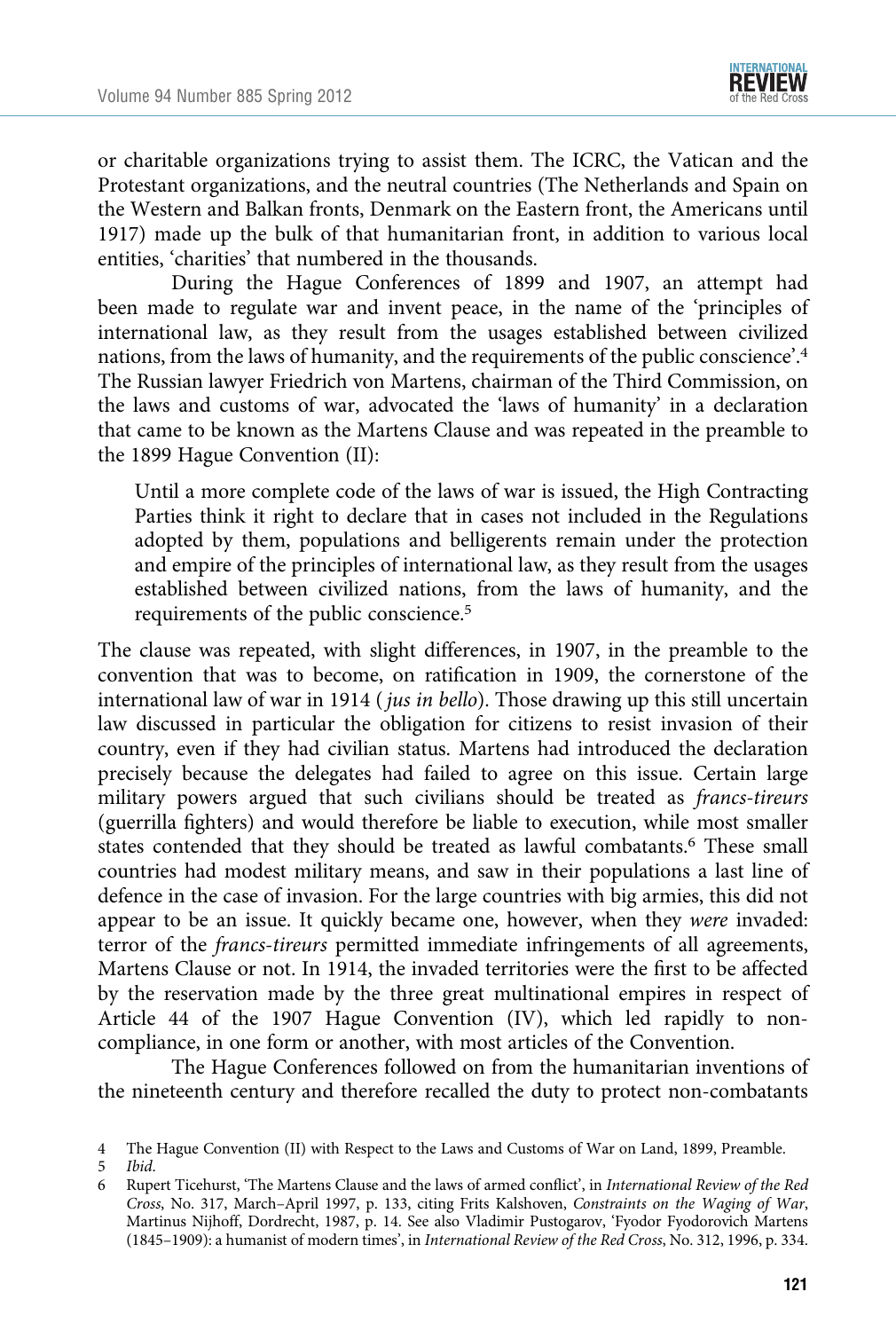A. Becker – The dilemmas of protecting civilians in occupied territory: the precursory example of World War I

and to distinguish between civilians and armed forces members. In a way, Martens himself personified the organic ties between the 'law of Geneva' and the 'law of the Hague'. He contributed to important provisions on non-combatants who were – or were not – already protected by conventions: prisoners of war, the wounded, those shipwrecked in naval battles, civilians in occupied territories.

In the absence of other international rules, it was the Hague Convention (IV) respecting the Laws and Customs of War on Land and its annex, the Regulations concerning the Laws and Customs of War on Land, adopted on 18 October 1907, that served as a reference to which the belligerents in 1914 had to or could refer in the event of an invasion or occupation. The Convention had entered into force on 26 January 1910 and had been ratified by most of the belligerents, with or without reservations. The preamble, which concludes with the Martens Clause, and Section III of the Annex in its entirety, dealing directly with occupied territories, are remarkable evidence of both the optimism and the vagueness that reigned in the humanitarian field at the start of the century, just before the horrors – intense and brief – of the Balkan Wars and – over a long period – World War I brought down part of the treaty edifice being built.<sup>7</sup>

The law of war codified in the Hague demonstrates that states wanted a separate body of rules to regulate armed conflicts, in particular so as to protect conflict victims. Most of the rules of this first law of war were in keeping with the logic of the relationship of the state to individuals, understood as the beneficiaries of a system of protection because of their situation of vulnerability vis-à-vis the state. This applied in particular to the law of occupation, which, with the 1907 Hague Regulations, sketched out a framework for the legal protection of civilians subjected to occupation from abuse on the part of the occupying power. To quote one of the legal specialists on the subject: 'In other words, the law of military occupation arose with a "human rights" purpose ante litteram'.<sup>8</sup>

The 'law of occupied nations' was indeed, at least on paper, a branch of international law in 1914. But what about on the ground? In the area under its control, the occupier had administrative and governmental authority, as though the situation were one of peace, but the jurisdiction was no longer the same: there had been a change of state. Was this tantamount to a law of peace? The country remained at war. Was military occupation therefore, from the point of view of the law, a hybrid situation, halfway between war and peace? Neither war nor peace? Simultaneously war and peace? The articles of the Hague Regulations reflect that dual nature and those contradictions, for they are based on rules of both the law of war and the law of peace.

In fact, in a situation of occupation there exist horizontal relations between states – as of 1914, a situation of war between the Central Powers and the Entente

<sup>7</sup> Human rights had yet to take shape, but were emerging in parallel. See Marco Sassòli, 'Le droit international humanitaire, une lex specialis par rapport aux droits humains?', in Andreas Auer, Alexandre Flückiger, and Michel Hottelier (eds), Les droits de l'homme et la Constitution: Études en l'honneur du Professeur Giorgio Malinverni, Schulthess, Geneva, 2007, pp. 375–395.

<sup>8</sup> Danio Campanelli, 'The law of military occupation put to the test of human rights law', in International Review of the Red Cross, Vol. 90, No. 871, September 2008, p. 665.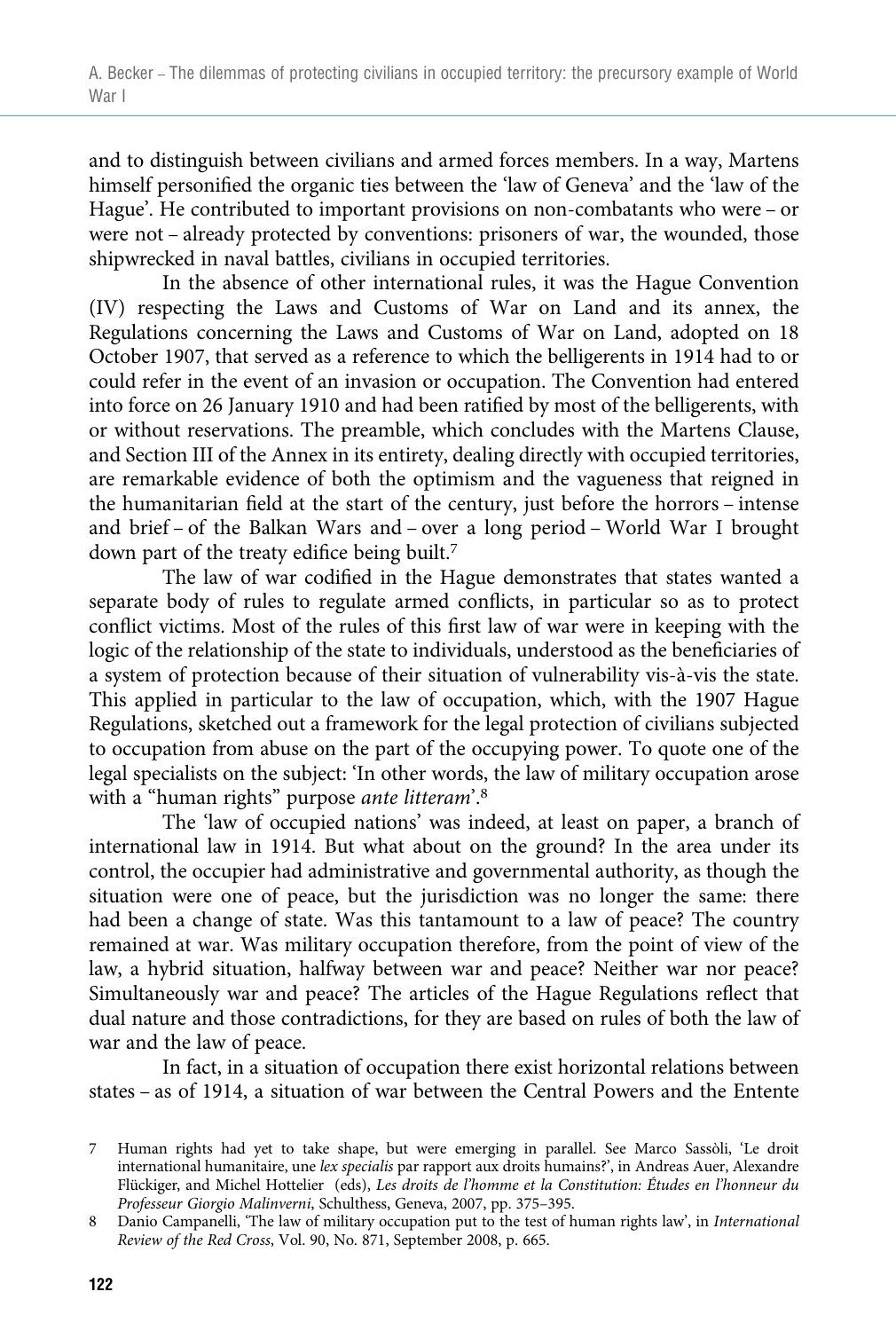Powers – governed by the rules of the law of war on the one hand, and, on the other, an imposed intra-state relationship between the occupying state and the civilian population of the occupied state. The latter sees the emergence of a vertical relationship between 'administrators' and 'administrated', which should be characterized by the rules and principles that are valid in time of peace. But these entirely theoretical principles take no account of the reality of total war, in which the civilian population is powerless, a pawn in the horizontal relationships of a state of war.

This contradiction explains why the exceptions were much more common than the rule, and the articles of the Hague Regulations forgotten, although oftrepeated, like a mantra, by the occupied, even though they afforded barely any protection. This also proves that international law was perceived from then on as being in favour of the possible victims of conflicts, in which regard the victims were mistaken. As Article 43 of the Regulations stipulates:

The authority of the legitimate power having in fact passed into the hands of the occupant, the latter shall take all the measures in his power to restore, and ensure, as far as possible, public order and safety, while respecting, unless absolutely prevented, the laws in force in the country.9

The occupant could always ward off any accusation that the Regulations had been violated by claiming that it had had to 'restore order'. Indeed, the law of military occupation gives pride of place to the interests of the occupying power. Until such time as the war ends, the army ensures respect for the population under its occupation but first and foremost its own security. In The Hague, an attempt had been made to strike a balance between the interests of the local population and those of the occupying power. On the ground, however, it was the rights of the occupant that prevailed. The conventions provided a minimum frame that was often invoked but rarely respected. So much for the law of The Hague.

# The law of Geneva, or humanitarian disappointment in total war

There remained the law of Geneva: the ICRC clung with desperate fervour to the 1906 Geneva Convention for the Amelioration of the Condition of the Wounded and Sick in Armies in the Field, of which it was the guardian, for fear that even it would end up being violated and abolished. Civilians, the new victims of war in 1914, could not be placed under its treaty-based jurisdiction, unlike military prisoners. All the belligerents waged a 'battle of law' – the better to win the war, namely to eradicate the enemy. Alone, or almost alone, the ICRC endeavoured to ensure respect for a law of the victims, no matter what camp they belonged to. But the scales were weighted too heavily in favour of one side, as witness the horrific example of the exactions and reprisals committed against prisoners on the

<sup>9 1907</sup> Hague Regulations, Art. 43.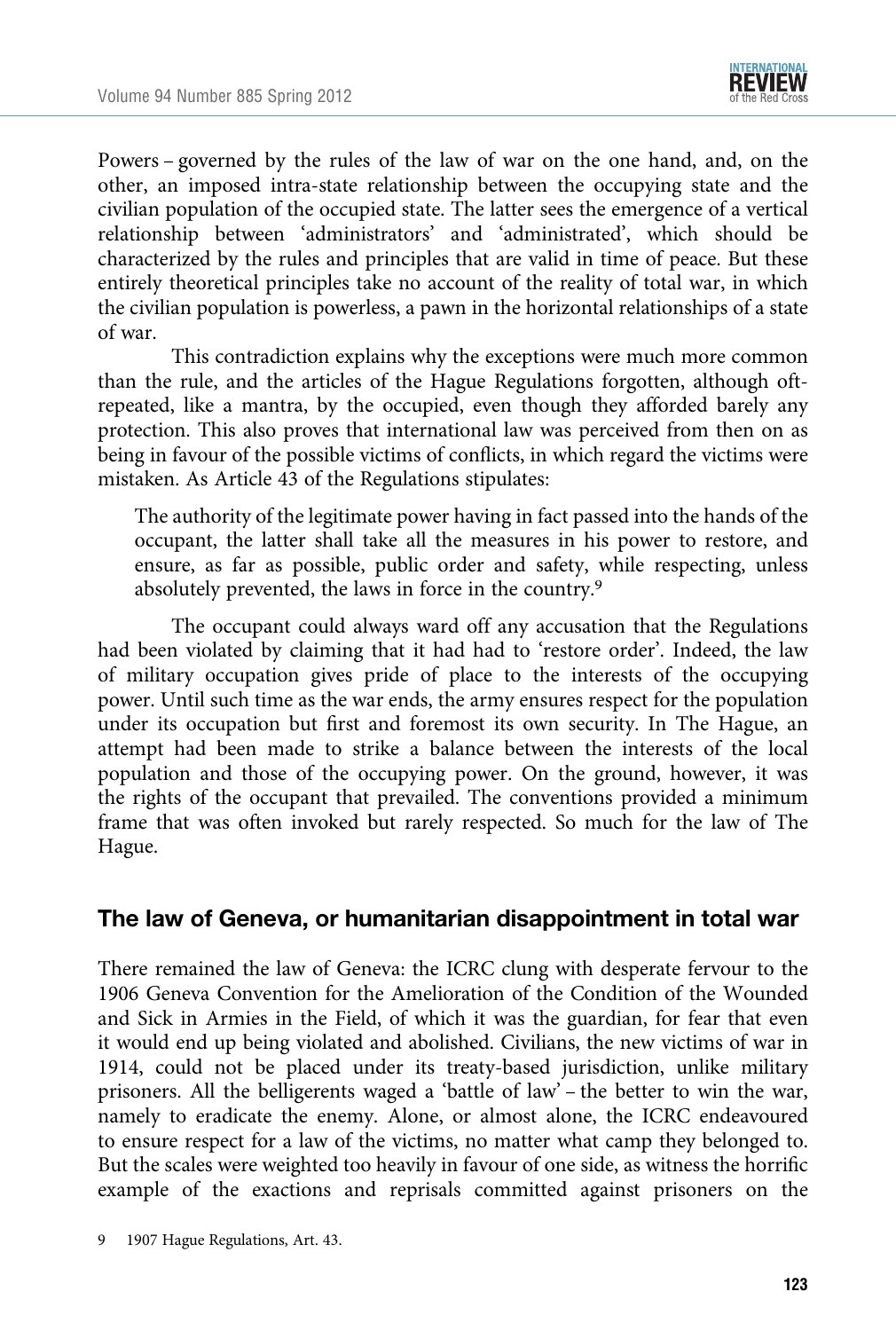battlefield even though they benefitted from protection under the treaties. For occupied civilians, there was not even a convention. And the savage war being waged could always be justified by the crimes of the enemy: enemy action and the growing number of dead were proof that the fighting was just; the inevitable result was increasingly brutal measures of retaliation. The extreme difficulty for the mission of the humanitarian organizations stemmed from the gap between those seeking the truth and those who knew the truth, or thought they did: the enemy was by definition barbaric and only a fight to the finish would rid the world of its presence, for the benefit of all.

Since world war in essence prohibited neutrality, the ICRC,<sup>10</sup> neutral by nature, could draw but one conclusion: there had to be peace. It therefore differed from the belligerents on two points, advocating neutrality and peace in the torment of war, where both were impossible. It nevertheless remained relatively lucid, albeit not without bitterness. ICRC delegates wrote:

Concern for the damages one hopes to inflict on the enemy all too often outweighs the good one could do oneself; that's the mentality of war, one goes back on it later, sometimes when it's too late. ... In ordinary times it is no easy task to tell the truth ... how much more difficult that task becomes in these critical times, when passions are stirred by war and people blinded by hatred. A Frenchman said of my mission: 'the neutral person, watching a war like this one, cannot see things from the same point of view as the belligerent in the thick of the fighting', and fortunately he was probably right, and what he said was true. A neutral person who judged matters of war from the point of view of a belligerent would no longer be neutral ... but let those who are neutral be permitted this humble prayer, that they be trusted, for without trust their work would be in vain and useless.11

An approach based almost exclusively on protest and the law at a time when so many lives were at stake may appear not only limited but also ethically inadmissible, but we have to consider the logic underpinning the ICRC's reasoning between 1914 and 1918, and situate it in the historical and intellectual context. The ICRC drew its legitimacy for action solely from the 1906 Geneva Convention, which had already been ratified, and hence from the reciprocity between the signatories that had become enemy belligerents. It had no mandate, no humanitarian intervention. Noone, unfortunately, had had the foresight to include civilians in the 1906 Convention. That was to be regretted, but the texts could not be changed as new needs arose. The numerous propaganda images used by both camps of Red Cross nurses ill-treated or drowned (when their hospital ships were torpedoed, one of the conflict's new features) are symptomatic: the nurses belonged to the Red Cross, they worked for the benefit of wounded soldiers, and were therefore protected by the Geneva Convention. If the decision was to show them as women (raped) and

<sup>10</sup> And, in similar fashion, the Vatican. In 1917, Benedict XV made a stirring appeal for peace that was incomprehensible to any of the belligerents, including fervent Catholics.

<sup>11</sup> Dr Frédéric Ferrières, Bulletin International des Sociétés de la Croix-Rouge, No. 192, October 1917, p. 413.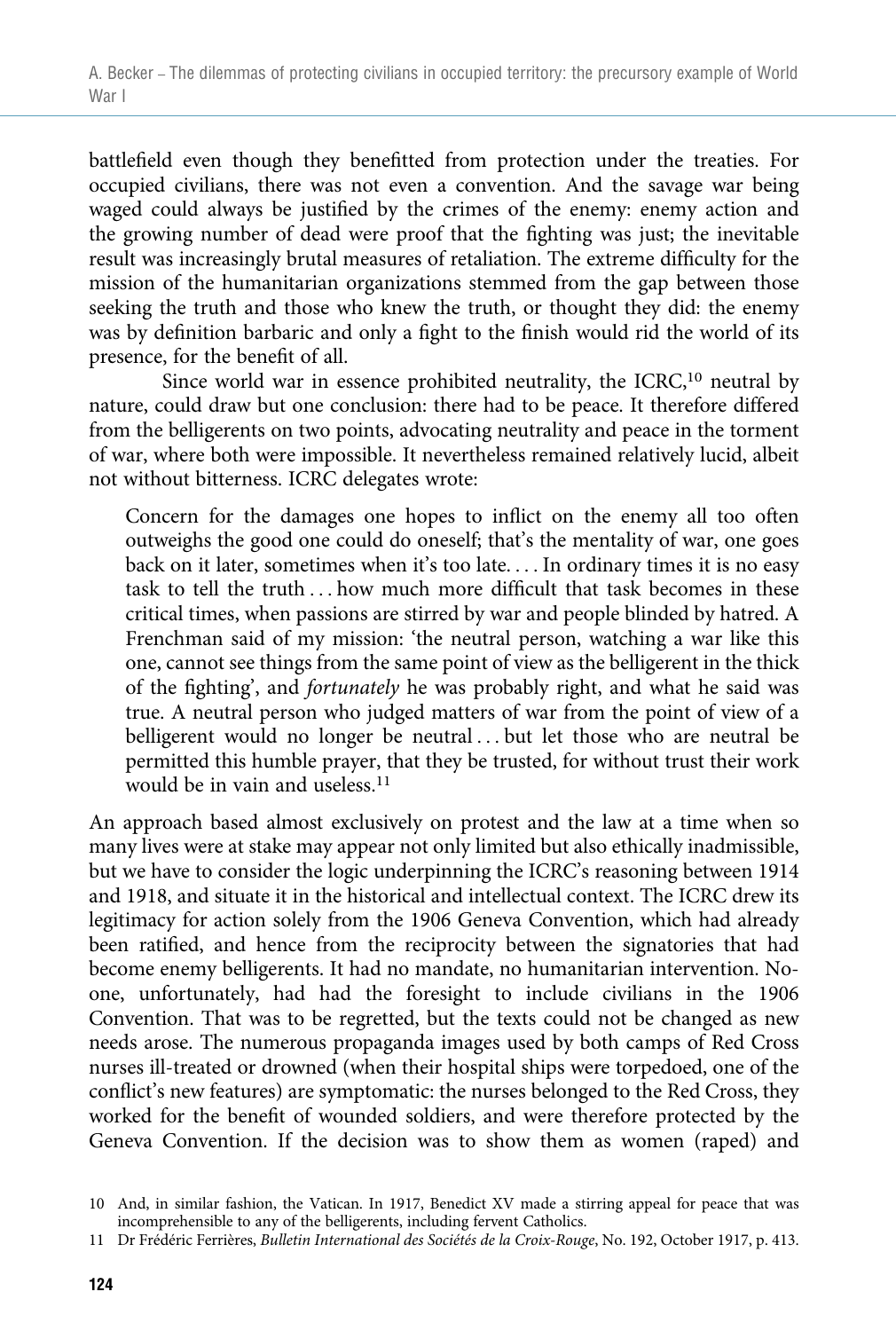civilians (murdered), it is because the only front that still counted was the military front to which they belonged; there was no awareness of the novel concept of civilians caught up in war.12

Everything happened in a kind of chain reaction, as part of an irreversible process. Although neutrality, humanity, compassion appeared to oppose, term for term, engagement, brutality, reprisals, there were many contradictions. The new war did not burden itself with any scruples, whether for the combatants, who should have been rendered neutral when they were placed hors de combat by their wounds or capture, or even less for civilians, who were covered by no convention.

Actual verbal denunciations soon reached their limits, and had no effect. The humanitarian and charitable organizations found themselves, when it came to civilians, faced with a minimal choice between action on the ground – often impossible – and testimony, in the form of denunciations. They could act and bear witness, act without bearing witness, or bear witness and not act: there are countless traces of the last in the archives of the ICRC, the Vatican, and other religious organizations. The ICRC civilian section, for example (like its military sections, which were able to do more because of the international conventions), liked to toss out figures, to brandish its index cards, as here with regard to the German files in the civilian section:

The card service grows by about 100 or 200 cards per day, and already has about 150,000 cards. ... The return of evacuees from Nord department has given rise to numerous requests, the men from those departments having almost all been interned in Germany, without the possibility of letting their families know. We have the satisfaction of finding an answering card in our files for almost all of those requests.13

The most important – and, incidentally, exaggerated – bit of information, 'the men from those departments having almost all been interned', is drowned out in a kind of bureaucratic purr of satisfaction: yes, they have index cards, but are they reliable, and what is the point of collecting them if there is no possibility for action in the occupied territories?

The example of the dissolution of the Belgian Red Cross Central Committee by Baron von Bissing, the country's governor-general and hence 'occupier in chief', is remarkable in that it shows how powerless the ICRC was in the face of the occupying powers on the ground, including when it came to helping a National Red Cross Society. The Belgian Central Committee had refused to co-operate with a charity that the German government had decided to set up in Belgium. The Belgian Red Cross considered that this 'aid and protection for women through work', which ostensibly helped women find work, was in fact political and therefore not a charity within the meaning of its statutes. Moreover, the occupants thought they would be able to establish the charity by treating Belgium as a country

<sup>12</sup> Numerous illustrations on postcards in the collection of the International Museum of the Red Cross and Red Crescent.

<sup>13</sup> Bulletin International des Sociétés de la Croix-Rouge, April 1915, p. 170 (ICRC translation).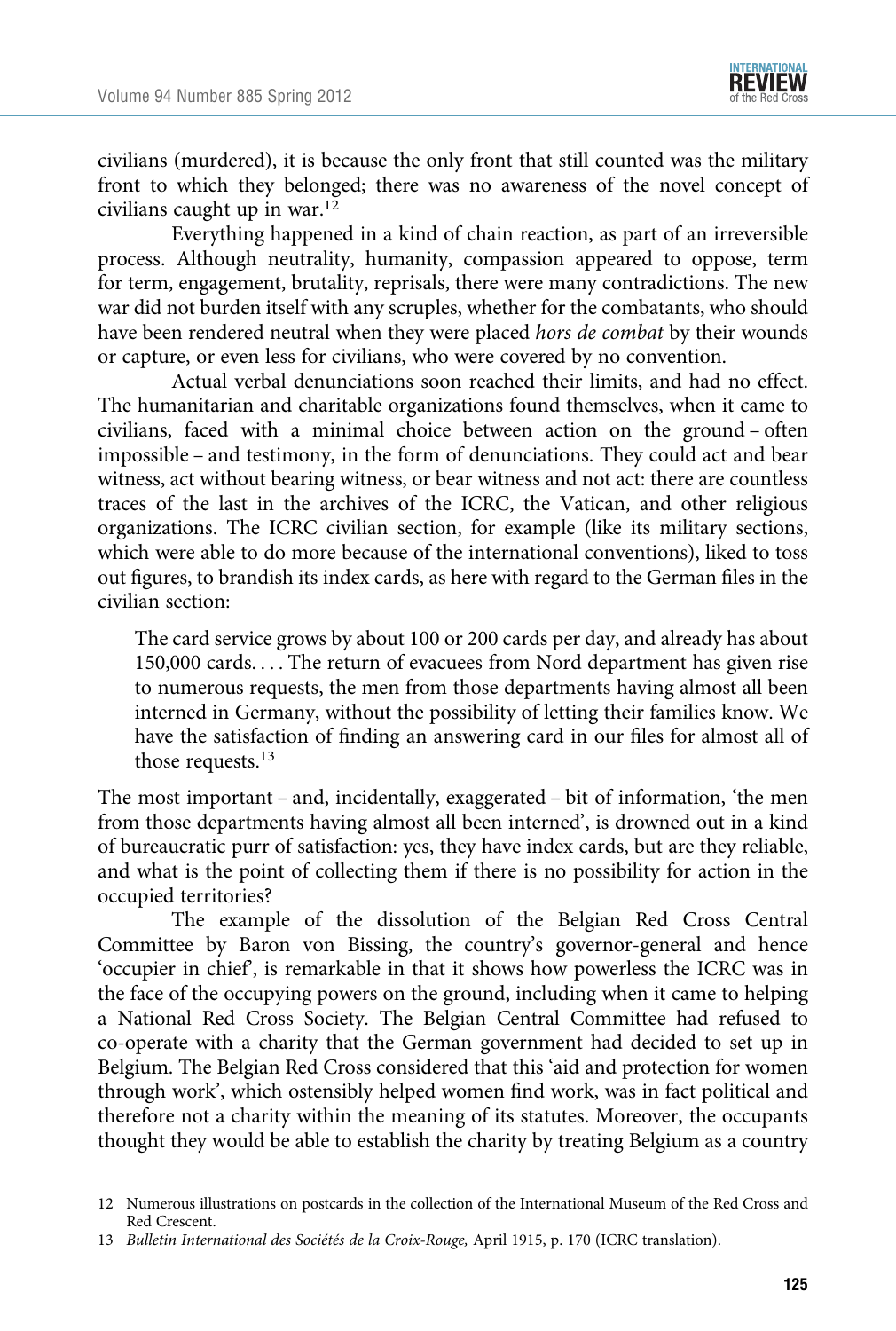at peace. The reality was more prosaic. The Germans wanted to get hold of the cash held by the Belgian Red Cross, whose refusal was a good pretext. The reaction of the occupying power was brutal: the National Society was dissolved. The ICRC could do nothing but protest: 'The Red Cross cannot bow to an administrative measure that, by considering it a simple mechanism of the State, would rob it of its independence and even eliminate its governing bodies'. It also published, in its Bulletin International, the arguments of the Prince of Ligne, the president of the Belgian Red Cross relieved of his post, on the specificities of the occupation, which he saw as a state of war:

It is ridiculous to say that most of Belgium can be considered as being at peace when our regular authorities have been replaced by German civil servants, our laws are often modified, suspended or abrogated by decree of the Government-General ... when at any time citizens are placed under administrative arrest and deported without trial, as undesirables from the point of view of the occupants' security. ... What is more, our children, our army, are armed and fighting every day.<sup>14</sup>

Protests, publication, refusal expressed. But the occupants achieved what they wanted; the Belgian Red Cross had ceased to exist.

And yet, the ICRC often went beyond mere protests and narrow legalism. It circumvented the absence of conventions relating to civilians by furnishing all manner of individual aid – in Belgium, in the other occupied territories, and in situations of blockade, which, for civilians, were comparable to the disasters of the occupation.

# The ICRC in the face of reprisals, concentration camps, and the blockade

If the new burden placed on the ICRC was so dramatic, it was because the occupied regions were not separate from the world war – quite the contrary – and throughout the conflict the reprisals affected the civilian populations held hostage as a result. None of the belligerents showed any scruples in using all possible weapons to achieve their goals. The battlefields were but one aspect – key, yes, but not the only one – of the violence of war. The war spread worldwide as it grew spatially, and as violence and cruelty expanded into the various areas affected. Violence presented itself as the only coherent aspect in the world at war, even though every party used and abused the concept of 'law of nations' to foster belief in the justice of its cause. The semantic difficulties were enormous, however. The ICRC was not alone, during this entirely new form of conflict, in struggling to find the words to express the reality of the concepts at work. What term applied when civilians disappeared from their homes, from their habitual lives: abduction,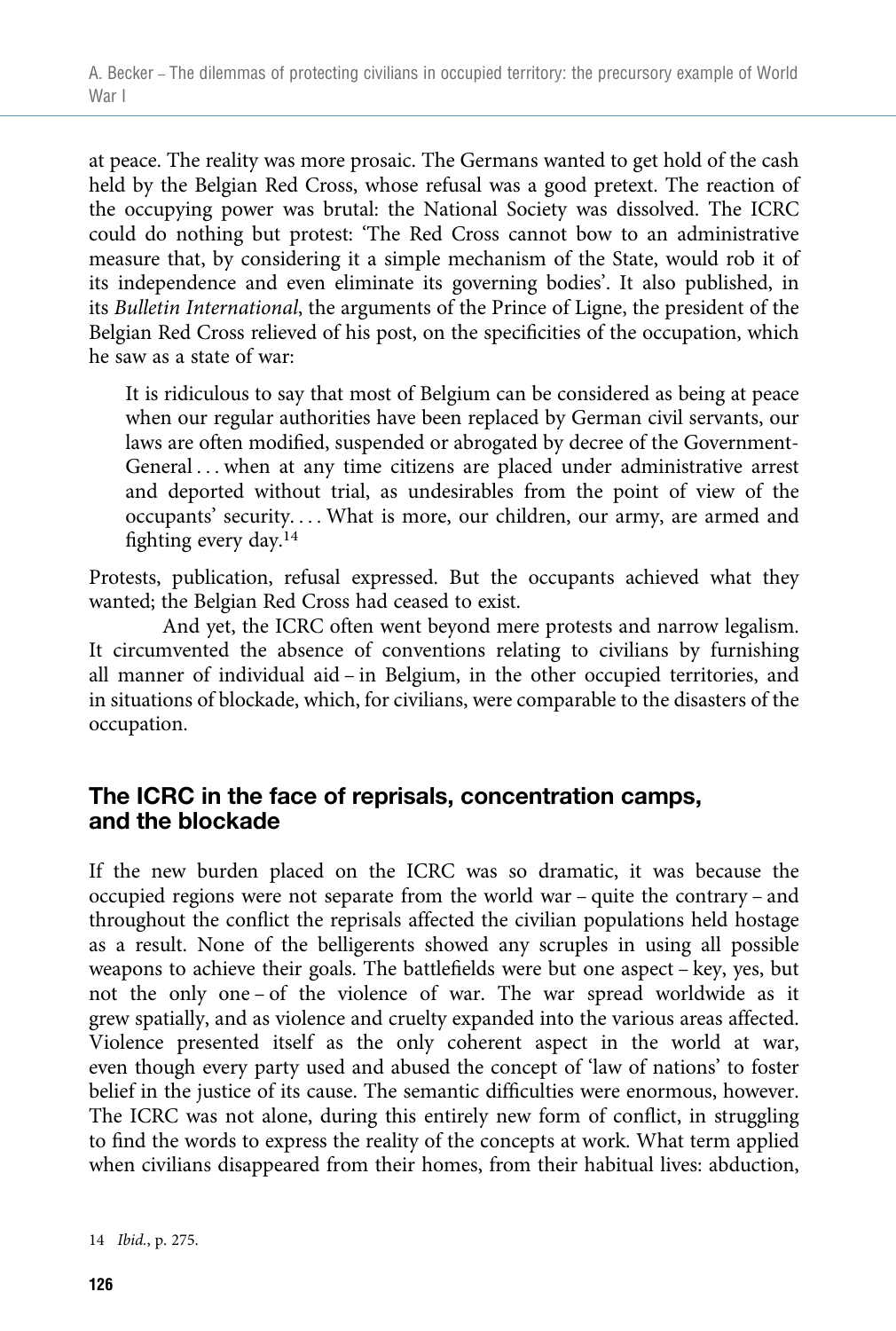

displacement, deportation?15 'It was very hard to specify whom the belligerents considered as "civilian internees" among those taken away as "hostages" or those considered as "political prisoners" ...': the lists of prisoners sometimes designated as political prisoners or hostages included those who figured on other lists under the term 'deported'.<sup>16</sup> The texts spoke about 'civils capturés', in the masculine, but had no means of understanding the specific nature of individual tragedies or even of grouping them in reliable categories of victims – men, women, or children.

In Geneva in September 1917, the president of the ICRC convened a conference in Geneva of National Societies from neutral countries to discuss the issue of civilian prisoners:

Civilian internment is a novel feature of this war; international treaties did not foresee this phenomenon. At the start of the war it seemed logical that enemy civilians might be retained as suspects; a few months should have been enough to separate the chaff from the wheat. [But now] we have to add to the number of civilian internees those deported into enemy territory as well as the inhabitants of territories occupied by the enemy. These civilians have been deprived of their liberty and their treatment hardly differs from that of prisoners. After three years and more of war, we demand that these different categories of civilian detainees should become the object of special consideration and that their situation, which in some respects is even more cruel than that of military prisoners, should be properly discussed before the fourth winter of the war.17

Indeed, enemy – and, later, occupied – civilians had been an insoluble problem since the war broke out in August 1914. No-one knew what to call them or what to do with them. The various belligerents ended up holding them in concentration camps. These deported civilians were the image of the war itself, global and total, with conditions ranging from 'mere' deprivation of freedom to forced labour behind the lines. Admittedly, the widespread use of reprisals against occupied civilians hugely complicated the situation: it was as though several eras of war co-existed in the same place in space and time – between archaic and modern warfare.

### The question of reprisals against occupied civilians

'Reprisals! The word is on everyone's lips! This is the golden calf, the only one worshipped by all peoples in arms', an anonymous ICRC author wrote in 1915.

<sup>15</sup> The word 'deportation', borrowed from the classical Latin deportatio, 'a carrying' or 'conveying away', 'a transportation' ( Charlton T. Lewis and Charles Short, A Latin Dictionary, Clarendon Press, Oxford, 1879, consulted on [www.perseus.tufts.edu\)](http://www.perseus.tufts.edu), took on the meaning of deportation or exile in Low Latin. The modern meaning combines the two, since it refers to 'the removal from a country of an alien whose presence is unlawful or prejudicial' (Merriam-Webster's Collegiate Dictionary, 11th edition, Merriam-Webster Inc., 2008).

<sup>16</sup> ICRC Archives, 1917.

<sup>17</sup> ICRC Archives, 'Introduction sommaire à la question concernant les civils', September 1917, p. 1, cited in Matthew Stibbe, 'The internment of civilians by belligerent states during the First World War and the response of the International Committee of the Red Cross ICRC', in Journal of Contemporary History, Vol. l4, No. 1, 2006, p. 5 (emphasis added).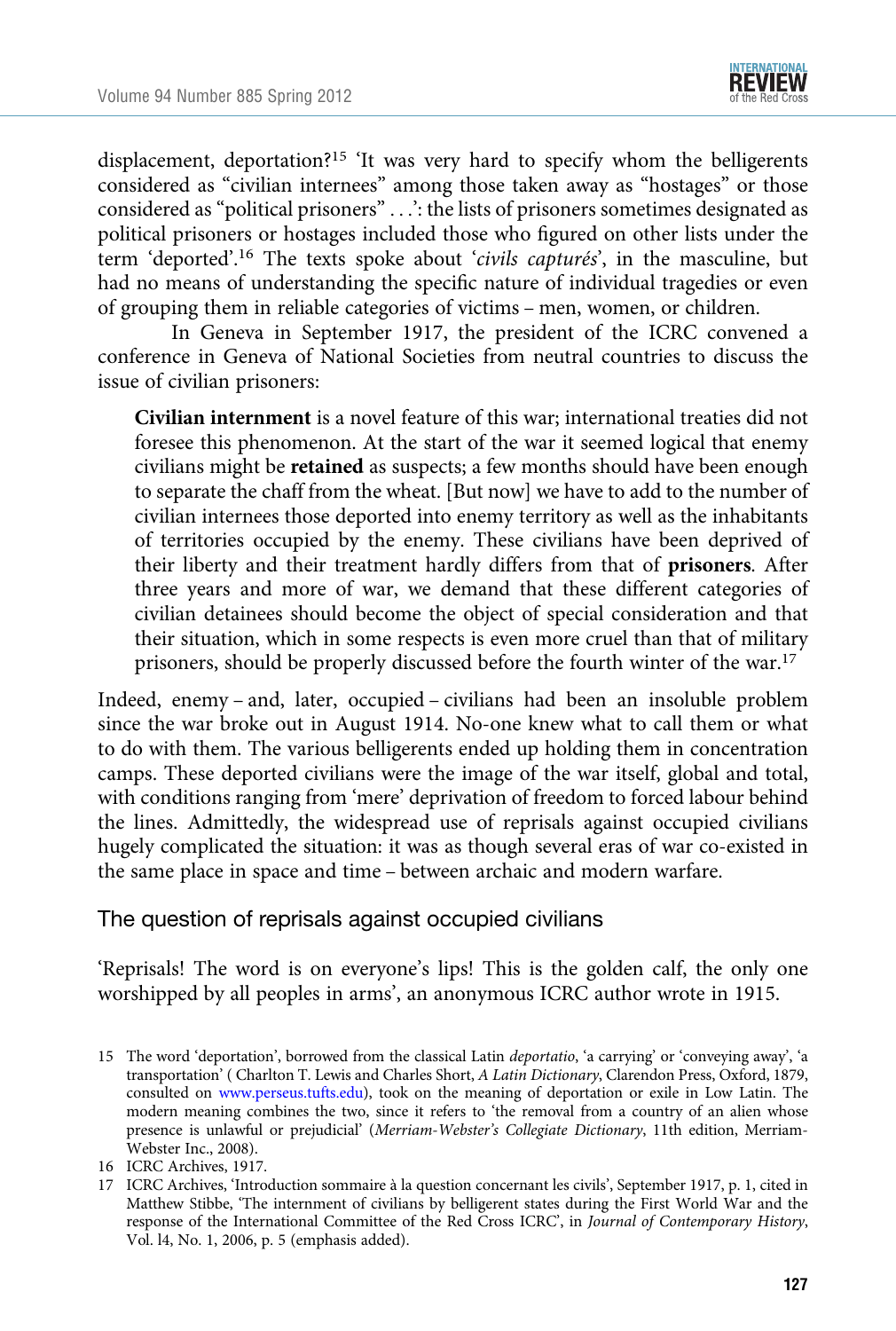But who can fail to see the sophistry, the childishness of the term? Does the harm done by others excuse in any way the harm one does oneself? ... Laws without sanctions, bits of paper, we Swiss have the right to protest all the violations ... And so we shall, until the world's conscience rises up and, by the fertile indignation that those protests spark, kindles a new strength in the service of the law.18

Thus, a dignitary from the Hirson region in France was arrested in February 1915 and found himself, before being deported to Germany, with other hostages, such as the mayor of Noyon, Mr. Noël, and the prefect of Nord Département, Mr. Trépont. All three were arrested on the same date for the same reason: 'You are suspected of having committed acts akin to those for which German citizens have, in defiance of the law, been executed in Morocco'. <sup>19</sup> Indeed, after the Ottoman Empire had entered the war on the side of Germany, Sultan Mehmed V had proclaimed a holy war (jihad) and called on Muslims to rise up against the European Powers. Germany, the Ottoman Empire's ally, promoted strong pan-Islamic propaganda, sending agents to militate against French and British interests. In response to their activities in Morocco, the French arrested 300 members of the German colony there and sent them to an internment camp – known then as a concentration camp – in Algeria. Some were civilians. Others, convicted of spying and arms smuggling against France, were shot.<sup>20</sup> The German reprisals against the hostages from France's Nord Département testify yet again to the globalization of the war, in this case through the prism of occupation.

By the same token, in the midst of the Dardanelles campaign (and the extermination of the Armenians – everything can always get worse), it was decided in Lille:

In contravention of the law of nations, French warships destroyed, on 13 and 31 May 1915, the German consulates in the Turkish free ports of Alexandretta and Haifa. In reprisal, and to cover the damages to German and Turkish property, the towns of Roubaix and Valenciennes are each ordered to pay, by the master headquarters, a fine of 150,000 francs.<sup>21</sup>

The logic underlying the total mobilization of states and societies implied retaliatory measures against civilians located thousands of kilometres from each other. In all cases, the 'law of nations' was invoked, and the victims were sometimes military prisoners, sometimes occupied civilians.

Retaliatory measures were certainly not taken against the captive civilian population in enemy countries in the belief that the adversary would be forced to change his tune. Everyone knew that the logic of the war for all concerned

<sup>18</sup> Article signed 'X', diary entry pasted into the Bulletin International des Sociétés de la Croix Rouge, 18 March 1915 (Collections of the ICRC Library, Geneva) (ICRC translation).

<sup>19</sup> G. Desson, Souvenirs d'un otage: de Hirson à Rastatt, Bloud et Gay, Paris, 1916, p. 60 (ICRC translation). 20 Pascal Le Pautremat, La politique musulmane de la France au XX<sup>e</sup> siècle: de l'Hexagone aux terres d'Islam:

espoirs, réussites, échecs, Maisonneuve et Larose, Paris, 2003, p. 81.

<sup>21</sup> Letter from Major Hoffman, 20 June 1915, Nord Departmental Archives, 9R515 (ICRC translation).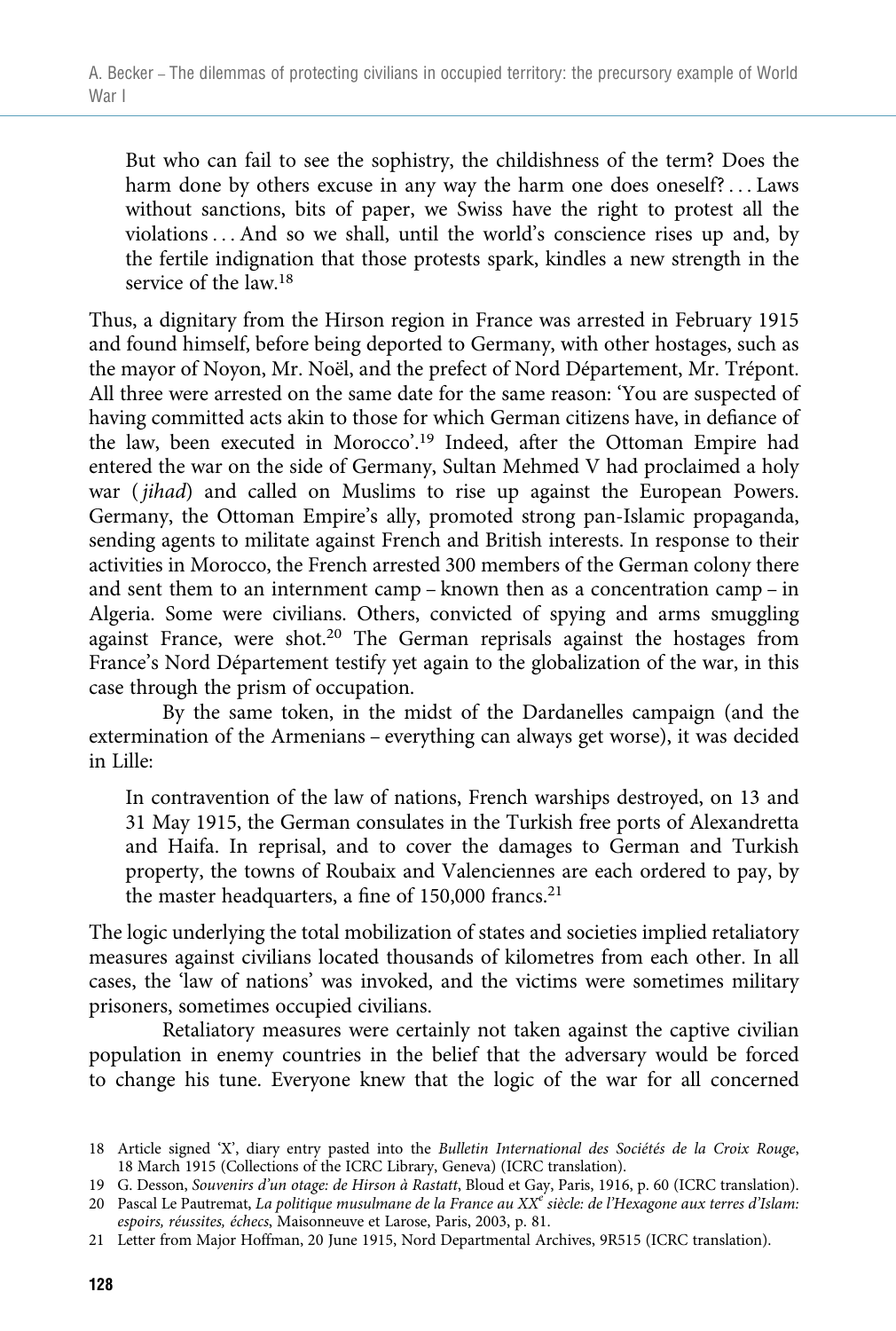

was first and foremost that of battlefields, soldiers, increasingly heavy weaponry, and campaigns. Everyone also knew that the population could not, no matter how hard one tried, be brought to disassociate itself from its country at war.22

## Negotiating aid and the release of hostages

Occupied civilians used as hostages or targeted by reprisals would remain one of the total war's open sores. Negotiations were nevertheless started in 1915, under the aegis of the Vatican, for the release of women and girls, boys under the age of 17, men over the age of 55, doctors and priests. The humanitarian organizations focused their struggle throughout the entire war on the following three categories: women and children, the elderly, and medical and religious personnel. A 'bureau for the repatriation of civilian internees' was established in Bern under the direct supervision of the Federal Political Department in February 1916; it provided diplomatic backing for the ICRC civilian section. But in letter after letter, circular after circular, the Pope and the Red Cross asked their captors for news of these three categories of 'innocent victims' – meaning that they were never released. What is more, doctors and priests continued to be the target of reprisals throughout the conflict, as observed by the diarist Clémence Leroy in December 1917 from his village in Pas-de-Calais:

Bombshell: around 9 a.m. the timekeeper notified Mr. Daussu and Mr. Lefrancq, Mrs Duflos and Mrs Moriaux that they had to prepare to leave as hostages, the men tomorrow morning at 9, the women at a date to be set later. They have to take enough food for five days and can take 50 kilos of luggage. The reason: retaliation. The French are apparently holding some Alsatians and don't want to let them return to their country. Retaliation and more retaliation, that's what we're told every time an unjust act is committed. But I haven't done anything wrong, I have committed no crime to justify my being taken away, Mrs Duflos cried out. No, you've done nothing wrong, but you're being taken away because you're a well-known person. What luck, to be considered well known in these circumstances! The entire country feels especially sorry for this woman, who is almost sixty and leaves behind an infirm husband in poor health. The other woman is young and strong, people feel less sorry for her. Of the two men, one is here without his family, the other leaves behind an upset wife and two daughters. ...

The two hostages left this morning, quite bravely. They were accompanied by the curé and the doctor from Rumaucourt, who learned that he was slated to leave yesterday when he came back from his rounds. We can imagine his surprise, and how well he must have slept! He appeared to have aged ten years

<sup>22</sup> The civilians should not, however, be seen solely as the hapless victims of states and occupation armies. They, too, were broadly self-mobilized by the demonization of the enemy, which, by pushing them to resist, added another loop to the cycle of repression.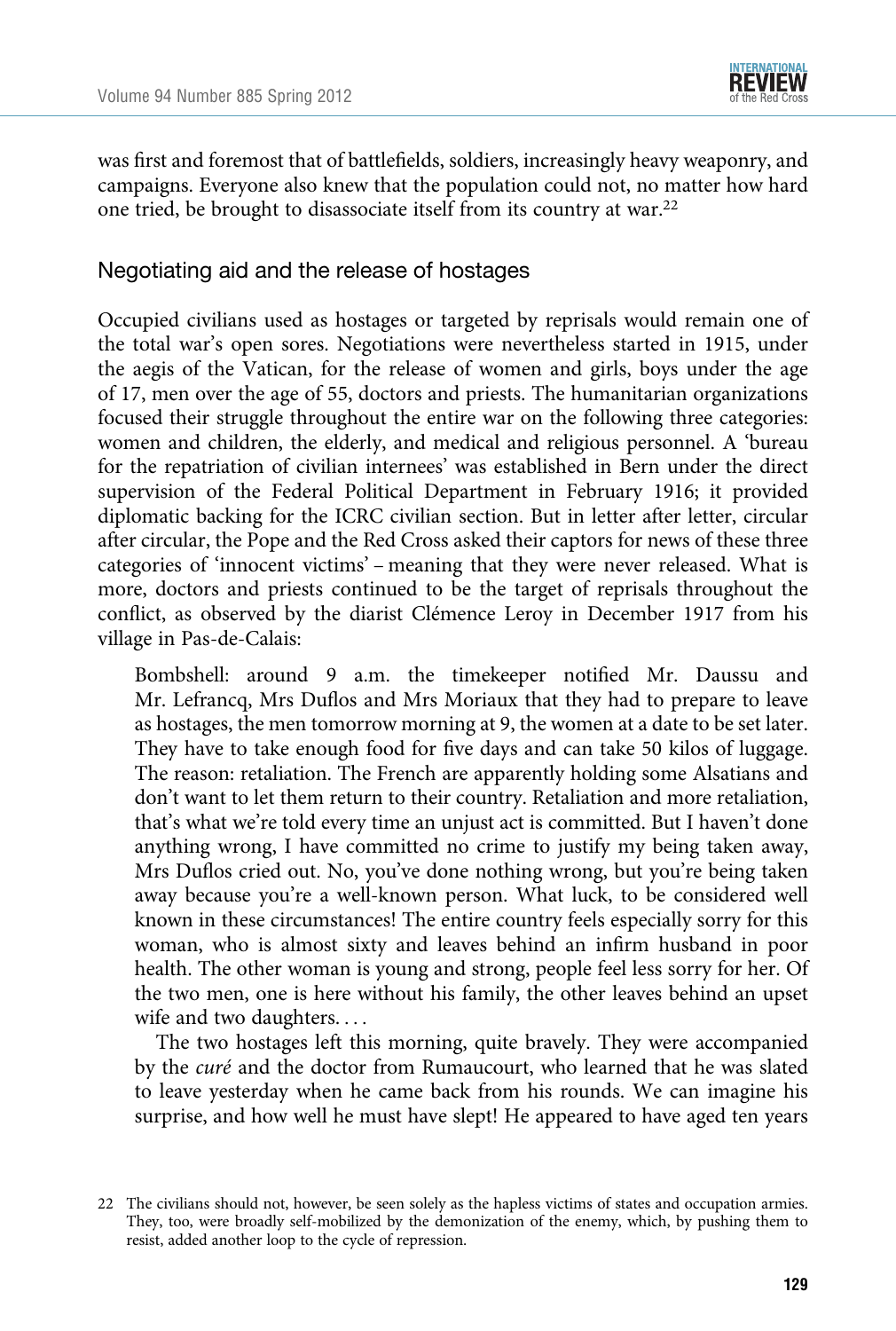overnight, we've been told.... The *curé* from Rumaucourt was crying his heart out, poor man. He is old, poor, and ill, apparently he suffers from what they think are epileptic fits. And it seems that he and the others have left for Eastern Prussia, at this time of year, and for a climate much harsher than ours. Their unexpected and precipitate departure is on everyone's lips and the thoughts of every one of us are with these unfortunate souls, torn from their homes. The longer we stay on this painful road, the louder we cry out, over and over: Accursed war!<sup>23</sup>

Pas-de-Calais to Saxony: the route was indeed 'cursed' for civilians arbitrarily used as abject bargaining chips in late 1917, even though negotiations to prevent this had theoretically been ongoing for over two years. The doctors, priests, women, and even children taken hostage continued to be sent to concentration camps until 1918; they continued to be discovered, in the countries of Central and Eastern Europe, until the 1920s. Indeed, while some were exchanged or released, others were taken prisoner and deported. Worse yet, during the negotiations for their release, certain powers realized that they could use the hostages to exert pressure on the enemy. Thus, on several occasions civilian hostages were taken to Germany to influence the negotiations on military and even civilian prisoners with France. Once again, the interned were victims, this time of what must be termed the perverse effect of the humanitarian negotiations: as these often amounted to no more than exchanges, the civilians of one region ended up being used to 'pay' for those of another.

The German reprisals against the people in the occupied territories have to be seen in the light of the Allied blockade against the Central Powers to understand the phenomenon as a whole. The violence left the victims full up in some respects (with the shock of destruction, death, hunger, the camps), hollow in others (the lack of food and basic necessities). The German and Austrian populations experienced the blockade as a war crime, and the propaganda machines used it to condemn the intrinsic inhumanity of the French and English. The excess mortality in Germany caused by the blockade is today estimated at one million people during the conflict.<sup>24</sup> An insightful remark by a witness from Nord in occupied France illustrates the interaction between the processes of occupation, resistance, and blockade. David Hirsch wanted to believe that, from his town cut off from France, from his shop in Roubaix, he was also waging war: 'We close on Sunday afternoons. It's mainly the Germans who buy on Sundays. This is our small way of contributing to the effects of the blockade.' 25

<sup>23</sup> Clémence Leroy, 'Historial de la Grande Guerre', handwritten diary, 28–29 December 1917 (ICRC translation).

<sup>24</sup> See, generally, Jay Winter and Jean-Louis Robert (eds), Capital Cities at War: Paris, London, Berlin, 1914– 1918, Vol. 1, Cambridge University Press, Cambridge, 1997.

<sup>25</sup> 'Journal de David Hirsch', in Annette Becker (ed.), Journaux de combattants et civils de la France du Nord dans la Grande Guerre, Septentrion, Paris, 1998 (ICRC translation).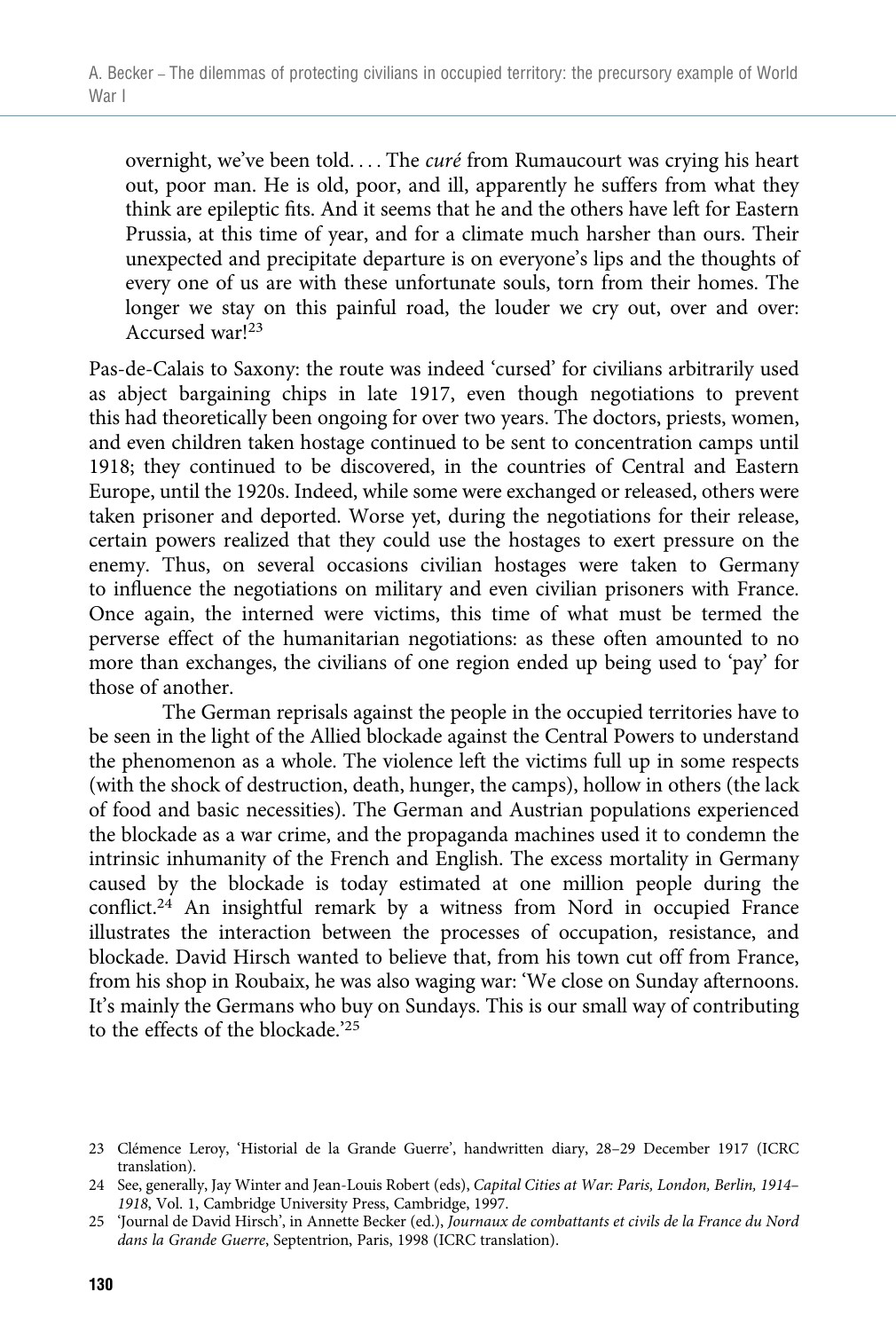

# Conclusion: a humanitarian moral?

Above and beyond the individual relief they provided, the ICRC and the Vatican were limited by their neutrality (the ICRC) and their impartialità (the Vatican). By placing themselves above the two sides, they remained outside the reality of the worldwide, global, total war. And yet the relief provided was real. Even a simple card – a 'Croix-Rouge', as the inhabitants of Nord called the pre-printed cards that were at least a sign of life – was a tangible source of hope. Perhaps too early, in 1916, the ICRC paid tribute to its new civilian agency, and to Dr. Ferrières, a member of the Committee and the agency's driving force, in particular:

Without being able to invoke either rules or conventions – because no provision had been made for the war's extension to civilian populations – but on the strength of the powerful considerations of humanity that had led to its birth, this agency within the agency, this small world within a larger one, has almost as many chapters in its history as the big sister alongside whom it walks, hand in hand.... It played a magnificent role in showing interest in a category of victims entirely bereft of support and relief, and thanks to its steadfast perseverance and devotion, was blessed by families brought back together or reassured as to the existence of their dispersed members.26

The plight of the occupied population may have been terrible, but it paled in comparison to what was being done at the same time to the Armenians in the Ottoman Empire. A French caricaturist got this right. His drawings denouncing the deportation of the women of Lille at Easter 1916 depict Teutonic brutes carrying away or taking aim at women and children. In one, a soldier with a pointed helmet says: 'Listen to them complain. What would they say if they were in Armenia?' 27

America's Theodore Roosevelt did not mince his words when news of the massacre of the Armenians reached the United States:

Even to nerves dulled and jaded by the heaped-up horrors of the past year and a half, the news of the terrible fate that has befallen the Armenians must give a fresh shock of sympathy and indignation. Let me emphatically point out that the sympathy is useless until it is accompanied by indignation, and that the indignation is useless if it exhausts itself in words instead of taking shape in deeds.

For Roosevelt, only war could put an end to the tragedy:

If this people through its government had not ... shirked its duty in connection with the world war for the last sixteen months, we would now be able to take effective action on behalf of Armenia. Mass meetings on behalf of the Armenians amount to nothing whatever if they are mere methods of giving a

<sup>26</sup> Bulletin International des Sociétés de la Croix Rouge, No. 192, October 1917, p. 413.

<sup>27</sup> La Baïonnette, 1916, drawings by Henriot.